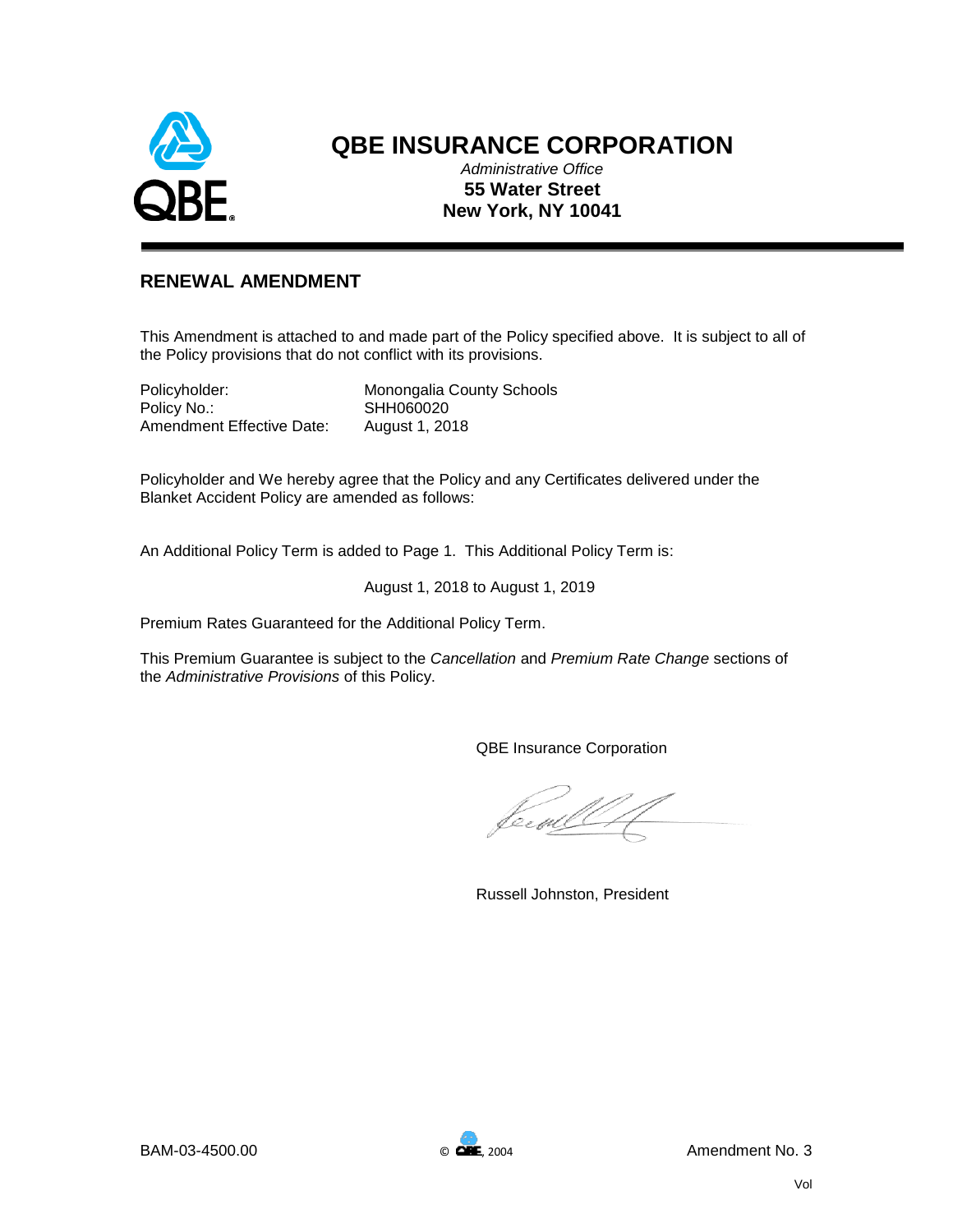# NOTICE OF QBE® PRIVACY POLICIES AND PRACTICES

| <b>FACTS</b> | WHAT DOES QBE DO<br>WITH YOUR PERSONAL INFORMATION?                                                                                                                                                                                                                                                                                                                                                                                                                                                                                                                                                                                                                                                                                                                                                                                             |  |
|--------------|-------------------------------------------------------------------------------------------------------------------------------------------------------------------------------------------------------------------------------------------------------------------------------------------------------------------------------------------------------------------------------------------------------------------------------------------------------------------------------------------------------------------------------------------------------------------------------------------------------------------------------------------------------------------------------------------------------------------------------------------------------------------------------------------------------------------------------------------------|--|
| Why?         | Your privacy is important to us. At QBE, we know that you have an interest in how we collect, keep, and<br>use customer information.                                                                                                                                                                                                                                                                                                                                                                                                                                                                                                                                                                                                                                                                                                            |  |
| What?        | At QBE, we collect, keep and use information about our customers to serve their insurance needs. QBE<br>and our agents may collect the following information about you and people covered under your policy:<br>Information included on your applications or other forms. (For example, name, address, and Social<br>Security number).<br>Information about your transactions with us or our affiliates. (For example, services purchased and<br>payment history).<br>Information from consumer reporting agencies and insurance-support organizations. (For example,<br>$\bullet$<br>credit relationships and history, motor vehicle reports and claims history).<br>Information from other sources. (For example, medical information and demographic information).<br>$\bullet$<br>Information from visits to the QBE web site.<br>$\bullet$ |  |

| How? | All financial companies need to share customers' information to run their everyday business. In the section below, |
|------|--------------------------------------------------------------------------------------------------------------------|
|      | we list the reasons financial companies can share their customers' information; the reasons QBE chooses to share;  |
|      | and whether you can limit this sharing.                                                                            |
|      |                                                                                                                    |

| Reasons we can share your personal information                                                                                                                                           | <b>Does</b><br>QBE share? | Can you limit<br>this sharing? |
|------------------------------------------------------------------------------------------------------------------------------------------------------------------------------------------|---------------------------|--------------------------------|
| For our everyday business purposes - such as to process your<br>transactions, maintain your account(s), respond to court orders and legal<br>investigations, or report to credit bureaus | Yes                       | No                             |
| For joint marketing with other financial companies.                                                                                                                                      | No.                       | We don't share                 |
| For our affiliates' everyday business purposes - information about your<br>transactions and experiences                                                                                  | Yes                       | No                             |
| For our affiliates' everyday business purposes - information about your<br>creditworthiness                                                                                              | No                        | We don't share                 |
| For affiliates to market to you - to offer our products and services to you.                                                                                                             | Yes                       | No.                            |
| For nonaffiliates to market to you                                                                                                                                                       | No.                       | We don't share                 |

| <b>Questions?</b> | Please Contact: | QBE Americas, Inc.<br>Attn: Privacy Official<br>Corporate Legal Department<br>One General Drive<br>Sun Prairie, WI 53596<br>1.800.362.5448 |
|-------------------|-----------------|--------------------------------------------------------------------------------------------------------------------------------------------|
|-------------------|-----------------|--------------------------------------------------------------------------------------------------------------------------------------------|

| Who we are                       |                                                                             |
|----------------------------------|-----------------------------------------------------------------------------|
| Who is providing this<br>notice? | QBE U.S. legal entities that use the names listed on page 3 of this Notice. |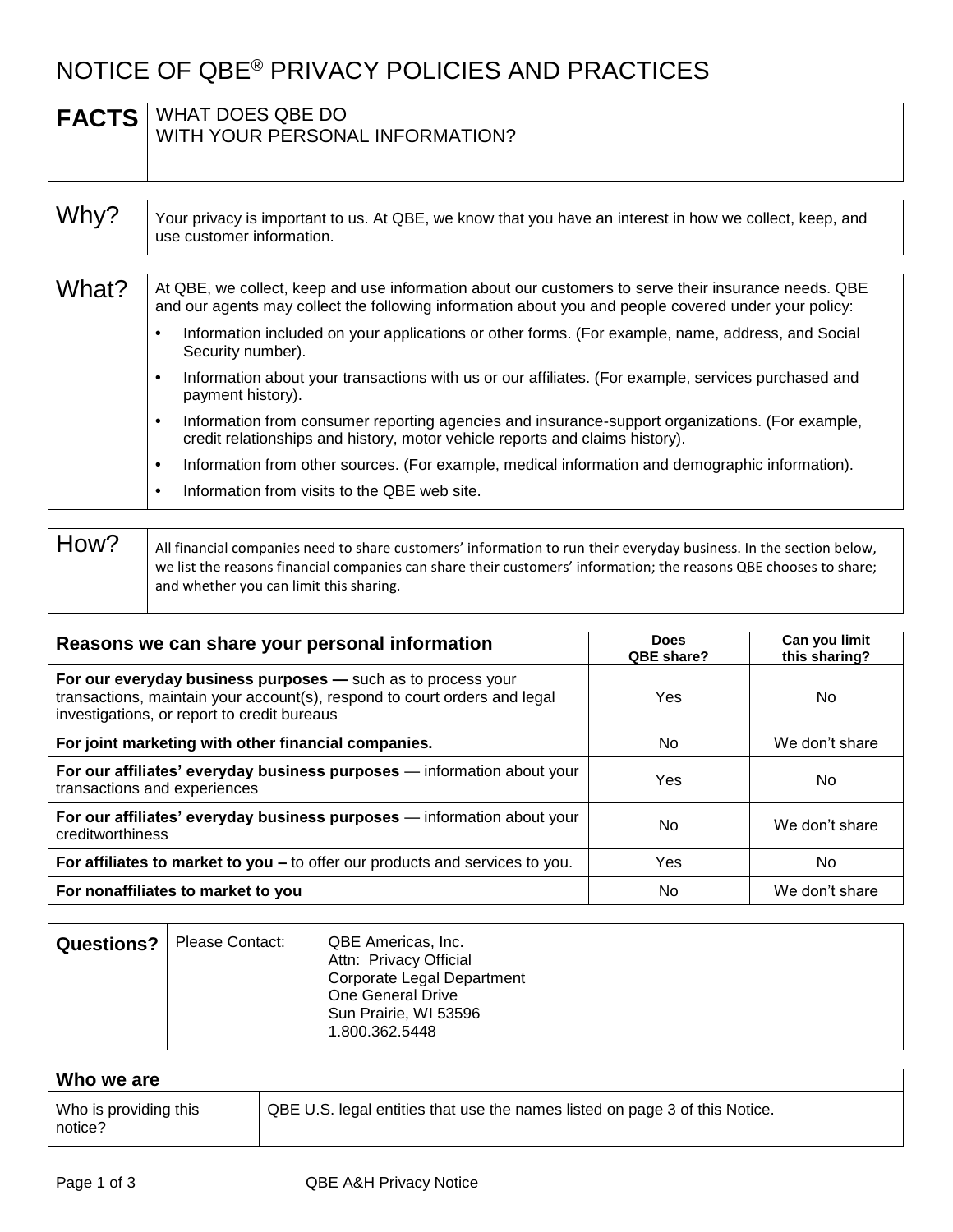| What we do                                       |                                                                                                                                                                                                                                                                                                                                                                                                                                                                                                                                                  |  |
|--------------------------------------------------|--------------------------------------------------------------------------------------------------------------------------------------------------------------------------------------------------------------------------------------------------------------------------------------------------------------------------------------------------------------------------------------------------------------------------------------------------------------------------------------------------------------------------------------------------|--|
| How does QBE protect my<br>personal information? | To protect your personal information from unauthorized access and use, we use security<br>measures that comply with federal law. These measures include computer safeguards and<br>secured files and buildings.                                                                                                                                                                                                                                                                                                                                  |  |
| How does QBE collect my<br>personal information? | If we need to confirm or obtain additional information about our customers, we may contact<br>outside sources. These sources may include agents, brokers, insurance support<br>organizations, consumer reporting agencies, medical providers and government agencies.<br>The information we collect from these outside sources may include claims history,<br>employment information and medical reports. Information obtained from outside sources<br>may be kept by these outside sources and disclosed to other persons, as permitted by law. |  |
| Why can't I limit all sharing?                   | Federal law gives you the right to limit some but not all sharing related to:<br>• affiliates' everyday business purposes — information about your credit worthiness<br>• affiliates from using your information to market to you<br>• nonaffiliates to market to you<br>State laws and individual QBE companies may give you more rights to limit sharing.                                                                                                                                                                                      |  |

| <b>Definitions</b>   |                                                                                                                                                                                                                                                                                                                                                                                                                                                                                                                                                                                                                                                                                                                                                                                                                                                                                                                                                                                                                                                                                                                                                                                                                                                                                                                                                                                                                                                                                                                                                                                                                                                                                                                                                                                                                                                                                                                                                                                                                            |  |
|----------------------|----------------------------------------------------------------------------------------------------------------------------------------------------------------------------------------------------------------------------------------------------------------------------------------------------------------------------------------------------------------------------------------------------------------------------------------------------------------------------------------------------------------------------------------------------------------------------------------------------------------------------------------------------------------------------------------------------------------------------------------------------------------------------------------------------------------------------------------------------------------------------------------------------------------------------------------------------------------------------------------------------------------------------------------------------------------------------------------------------------------------------------------------------------------------------------------------------------------------------------------------------------------------------------------------------------------------------------------------------------------------------------------------------------------------------------------------------------------------------------------------------------------------------------------------------------------------------------------------------------------------------------------------------------------------------------------------------------------------------------------------------------------------------------------------------------------------------------------------------------------------------------------------------------------------------------------------------------------------------------------------------------------------------|--|
| <b>Affiliates</b>    | Companies related by common ownership or control. They can be insurance and non-insurance<br>companies. Our affiliates include companies listed on page 3 of this Notice.                                                                                                                                                                                                                                                                                                                                                                                                                                                                                                                                                                                                                                                                                                                                                                                                                                                                                                                                                                                                                                                                                                                                                                                                                                                                                                                                                                                                                                                                                                                                                                                                                                                                                                                                                                                                                                                  |  |
| Nonaffiliates        | Companies not related by common ownership or control. They can be insurance and non-<br>insurance companies.                                                                                                                                                                                                                                                                                                                                                                                                                                                                                                                                                                                                                                                                                                                                                                                                                                                                                                                                                                                                                                                                                                                                                                                                                                                                                                                                                                                                                                                                                                                                                                                                                                                                                                                                                                                                                                                                                                               |  |
| <b>Third Parties</b> | QBE carefully chooses service providers to help us provide quality insurance services to<br>our customers. We are careful to protect customer privacy when we share information with<br>them. We may share customer information with the types of third parties listed below.<br>Financial service providers. (For example, insurance agents).<br>$\bullet$<br>Hospitals, medical clinics or physicians.<br>$\bullet$<br>Adjusters, appraisers, investigators and attorneys (To investigate or settle a claim<br>$\bullet$<br>involving you).<br>Insurance-support organizations that help detect and prevent insurance crimes or<br>$\bullet$<br>fraudulent claims (such as the National Insurance Crime Bureau). Information collected<br>by such organizations may be kept by them and later shared with others who use<br>these reports.<br>People that conduct actuarial or underwriting studies.<br>٠<br>Companies that perform services for us or on our behalf. (For example, vendors we<br>$\bullet$<br>hire to respond to customer requests or to maintain or develop software for us).<br>We require third parties to comply with strict standards regarding security and<br>confidentiality of customer information. They are not permitted to release customer<br>information or use it for their own purposes. Third parties are also not allowed to sell any<br>customer information we share with them to any other party.<br>There may be times when we are required by law to disclose information about you to<br>nonaffiliated third parties. For example, we may disclose information in response to a<br>subpoena. We may share information to help detect or prevent fraud. We may have to give<br>information to law enforcement or governmental agencies. We also may share information<br>if you give us written permission first.<br>We do not sell or share customer information to or with any party outside of QBE for<br>purposes of independently selling their products to our customers. |  |